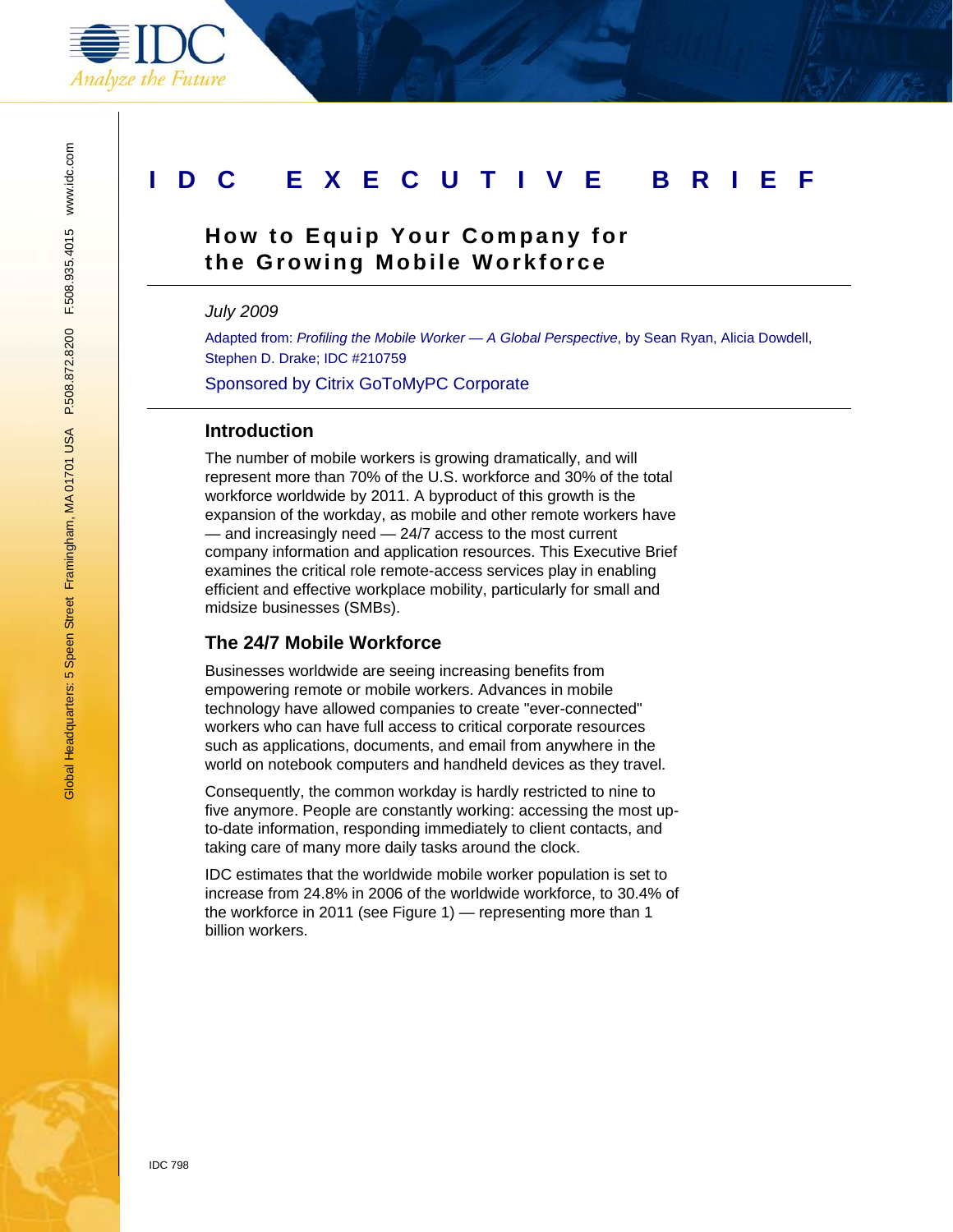

Source: IDC, 2009

The U.S. accounts for the second highest percentage of mobile and remote workers worldwide. Only 26% of the U.S. respondents to a global survey were non-mobile professionals. This supports existing IDC assumptions that the United States has the largest percentage of mobile workers when compared with other key regions such as Western Europe and Asia/Pacific (excluding Japan).

Mobile professionals and the occasionally mobile are very similar across all regions of the globe, but the U.S. exhibits the highest combined percentage at 52%. Part of the disparity is because the U.S. has a higher percentage of home-based business owners and telecommuters. The U.S. also accounts for the largest combined percentage of mobile and remote workers at 74%.

## **Remote Access Needs of Mobile Workers**

Remote access services provide a secure means for office-based employees to work remotely. Remote access services software is a screen-sharing technology that enables one computer to stream its desktop to a remote computer via an Internet connection. Once on the remote computer, users can access all of the applications sitting on their desktop via a Web browser.

These products are offered as a service. Remote access services products are typically used by individuals so that they can access their own machines remotely. They differ from remote support services in that they are not typically used by an IT department for troubleshooting. They also differ from remote control software in that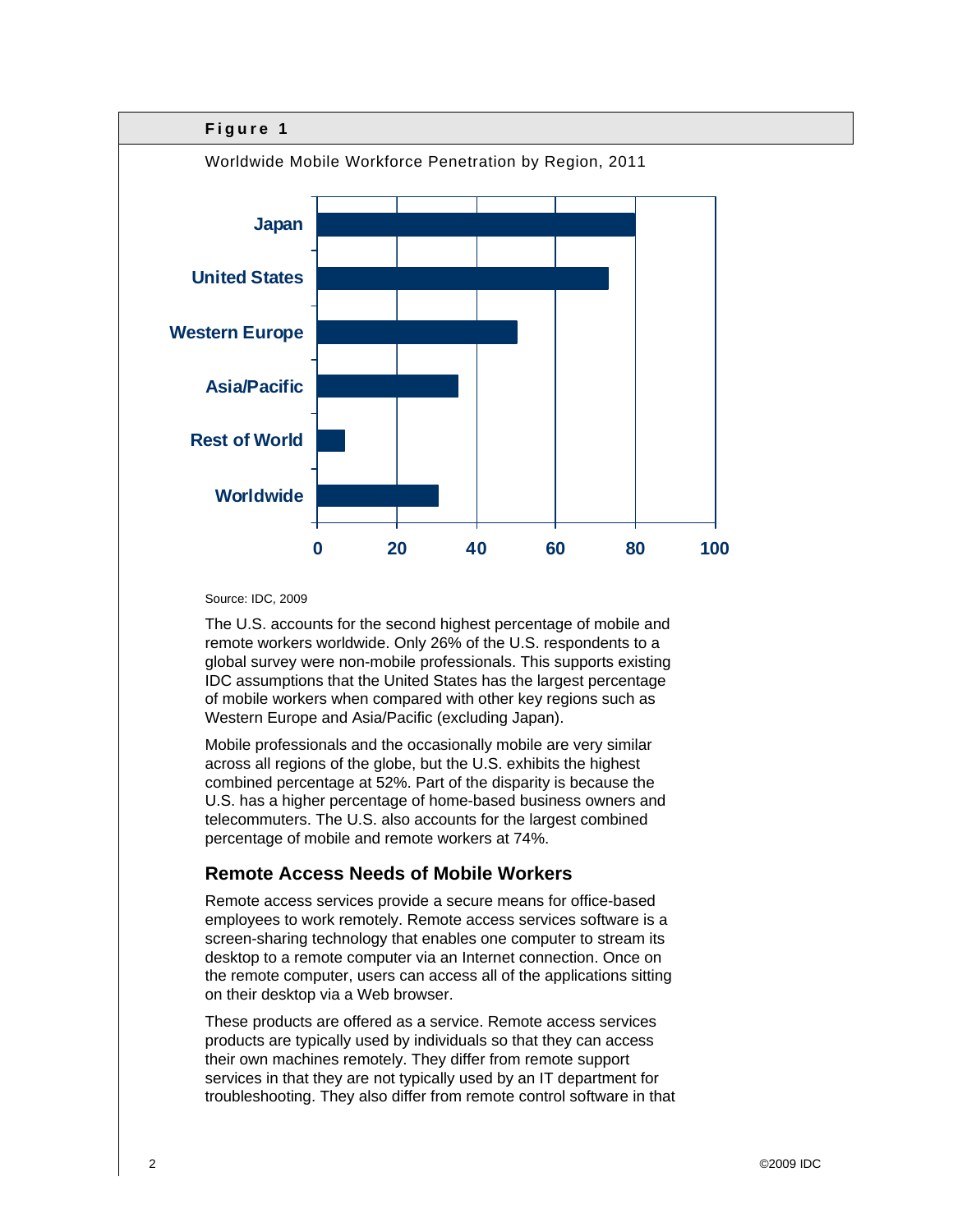they are offered as a service, and also used by individuals instead of IT departments.

As such, remote access services along with alternate access methods of remote access are a contributing factor to a growing willingness among managers to allow office-based employees to work remotely for part of the time. Other factors contributing to this trend include long commute times and volatility of gas prices and two-income families with children, among others.

Small and midsize businesses (SMBs) are especially interested in leveraging remote access services because of particular needs. For example, SMBs generally lack IT staff, or have a skeletal department, and yet they need easy remote-access services. These services offer an alternative to the virtual private network (VPN), and without the need to install and maintain a client on the remote PC or laptop.

Remote access services also save SMBs the up-front capital expenses of buying and installing software, as well as the ongoing costs of maintaining that software. A service model likewise relieves SMBs from having to refresh their expertise and infrastructure with the latest remote-access solutions.

#### **Market Assessment**

IDC projects that the worldwide market for remote access services software will grow from \$131.1 million in 2007 to \$334.6 million in 2012 at a compound annual growth rate (CAGR) of 20.6%, with the highest growth occurring in the Americas region (see Figure 2).



#### **Figure 2**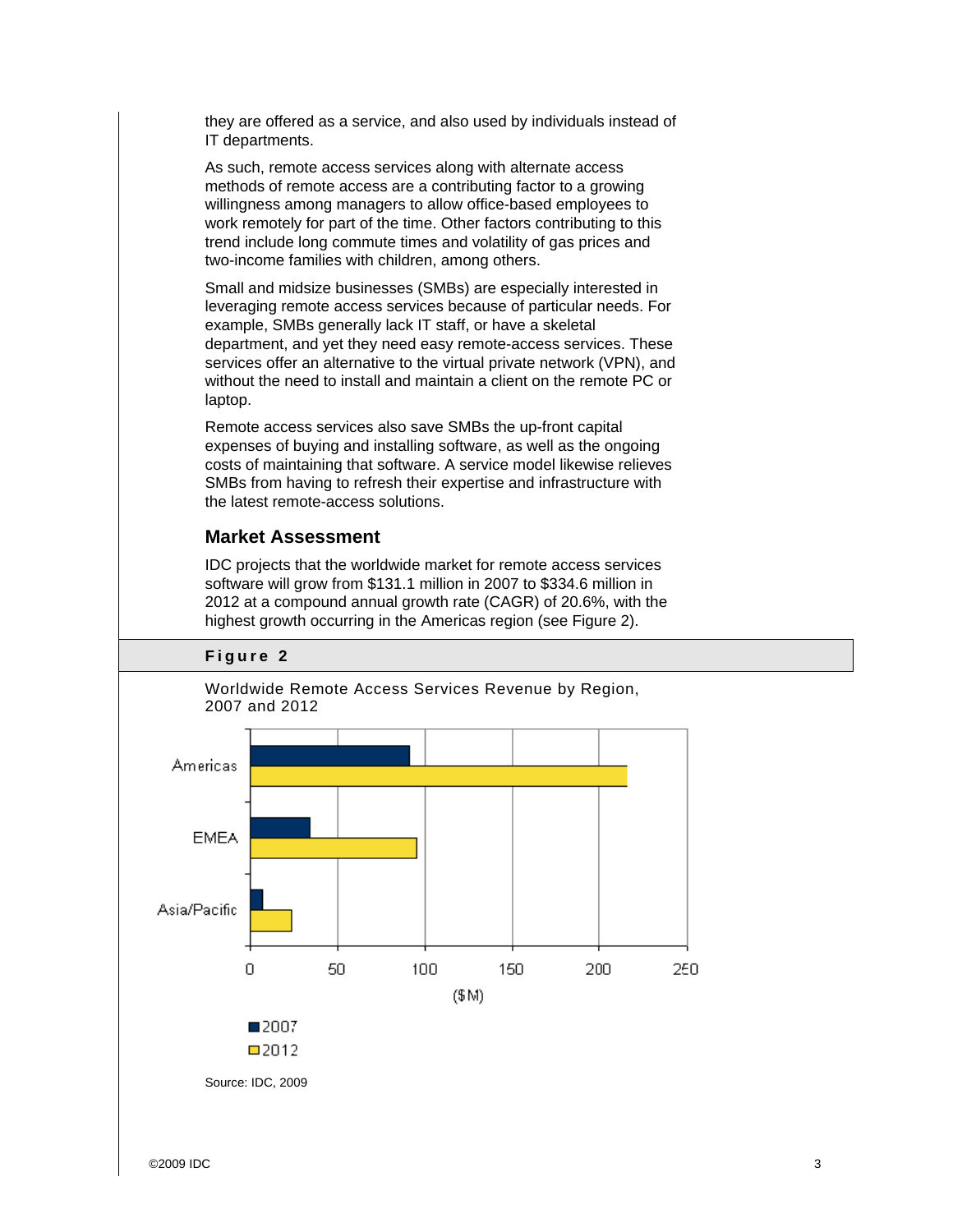The remote access services software market is still in its earlier stages and thus will continue to experience higher-than-average growth over the forecast period. IDC predicts continued growth in the number of mobile workers worldwide.

Remote access services software provides employees with an alternative to traveling with a laptop or having to bring it home to work. Heightened security concerns related to employees traveling with laptops will spur adoption of remote access services software solutions. IDC expects that remote access services vendors will enhance their business-focused products with features that meet the needs of mobile workers and IT administrators.

Remote access services software has potential to grow across many horizontal and vertical users. It can be used by consumers and businesses. This market may be tempered by the growth in laptops and converged mobile devices. However, vendors are also employing strategies to position remote access services software as complementary to converged mobile devices and laptops, as opposed to VPN access via such devices.

## **Conclusion and Recommendations**

The worldwide mobile workforce is substantial at over 840 million workers for 2008 and it will grow to over 1 billion workers by 2011, accounting for 30% of the total global workforce. The percentage of workers that are mobile is even more dramatic in the U.S., with mobile workers constituting 70% of the total workforce by 2011. Growth in the mobile workforce is being driven by many factors including; faster growth in services-oriented industries, longer commute times, growing legitimacy of work/life balance, along with better and more cost-effective enabling technologies.

Remote access services software provides a means for remote and mobile workers to securely access their desktops in the office while working from home or while traveling for business, and without the need for a VPN client. The market for such solutions will grow by 20.6% over the next five years to reach \$334.6 million in revenues for 2012.

IDC recommends the following for organizations looking to address the needs of their mobile workers:

- Employ remote access technologies in support of remote and mobile workers that are easy to use and maintain
- Employ solutions that allow you the flexibility to scale up and scale down your remote workforce as needed
- Adhere to the government, industry, and organizational policies for security and privacy. However, it is important to leverage technologies with security features that do not hinder the ability to use the product. Security needs to be seamless for end users, and IT professionals need the controls in place to tailor security and reporting capabilities to the needs of their businesses.